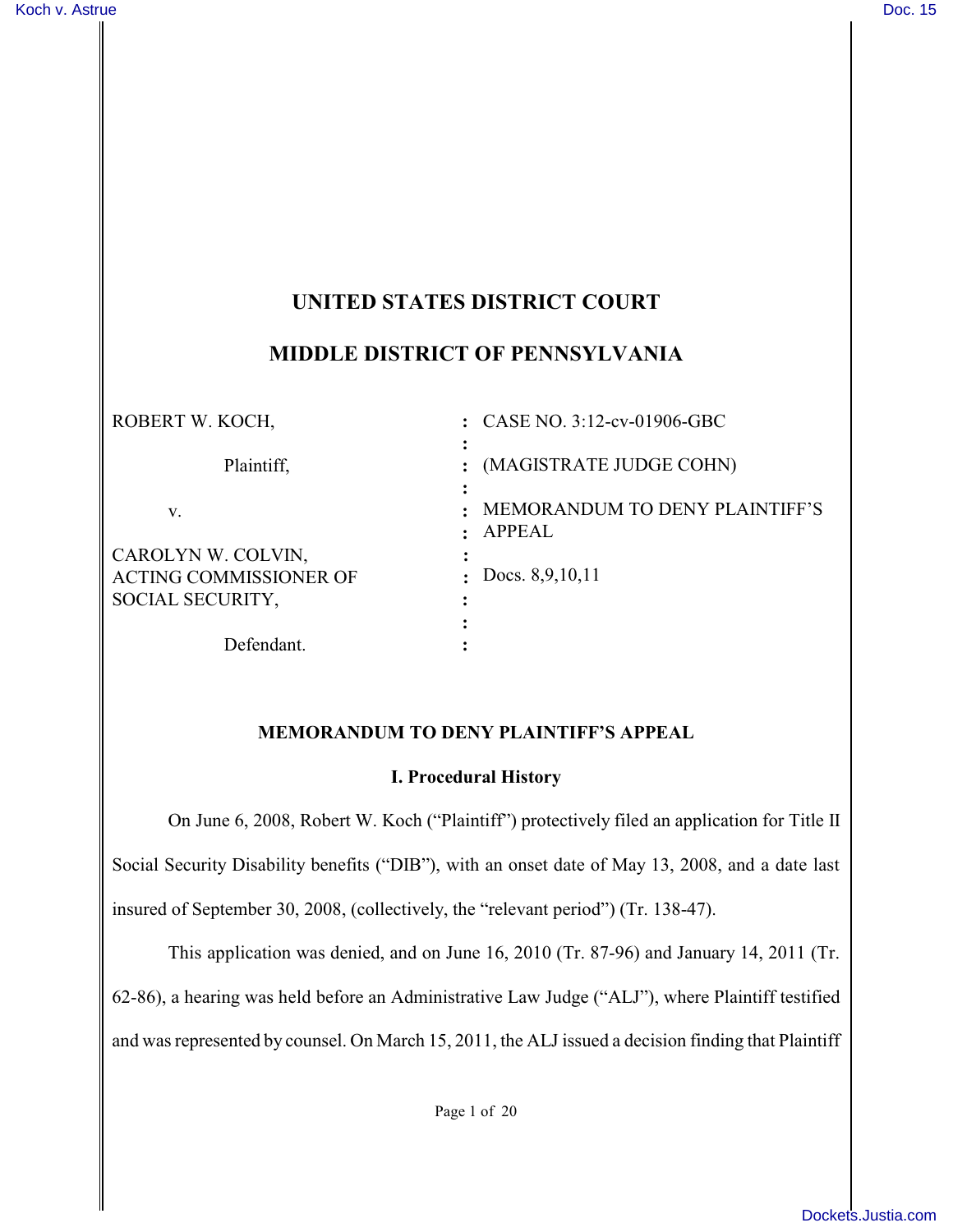was not entitled to DIB because Plaintiff could perform reduced range of sedentary work (Tr. 16, Finding No. 5). On August 1, 2012, the Appeals Council denied Plaintiff's request for review, thereby affirming the decision of the ALJ as the "final decision" of the Commissioner. (Tr. 1-6).

On September 24, 2012, Plaintiff filed the above-captioned action pursuant to 42 U.S.C. § 405(g), to appeal the decision of the Commissioner of the Social Security Administration denying social security benefits. Doc. 1.

On November 26, 2012, Commissioner filed an answer and administrative transcript of proceedings. Docs. 7,8. In January and February 2013, the parties filed briefs in support. Docs. 9,10,11. On April 29, 2014, the Court referred this case to the undersigned Magistrate Judge. On May 16, 2014, the parties consented to Magistrate Judge jurisdiction. Doc. 13.

### **II. Standard of Review**

When reviewing the denial of disability benefits, we must determine whether the denial is supported by substantial evidence. Brown v. Bowen, 845 F.2d 1211, 1213 (3d Cir. 1988); Johnson v. Commissioner of Social Sec., 529 F.3d 198, 200 (3d Cir. 2008). Substantial evidence "does not mean a large or considerable amount of evidence, but rather such relevant evidence as a reasonable mind might accept as adequate to support a conclusion." Pierce v. Underwood, 487 U.S. 552, 564 (1988); Hartranft v. Apfel, 181 F.3d 358, 360. (3d Cir. 1999); Johnson, 529 F.3d at 200.

This is a deferential standard of review. See Jones v. Barnhart, 364 F.3d 501, 503 (3d Cir. 2004). Substantial evidence is satisfied without a large quantity of evidence; it requires only "more than a mere scintilla" of evidence. Plummer v. Apfel, 186 F.3d 422, 427 (3d Cir. 1999). It may be less than a preponderance. Jones, 364 F.3d at 503. Thus, if a reasonable mind might accept the relevant evidence as adequate to support the conclusion reached by the Acting Commissioner, then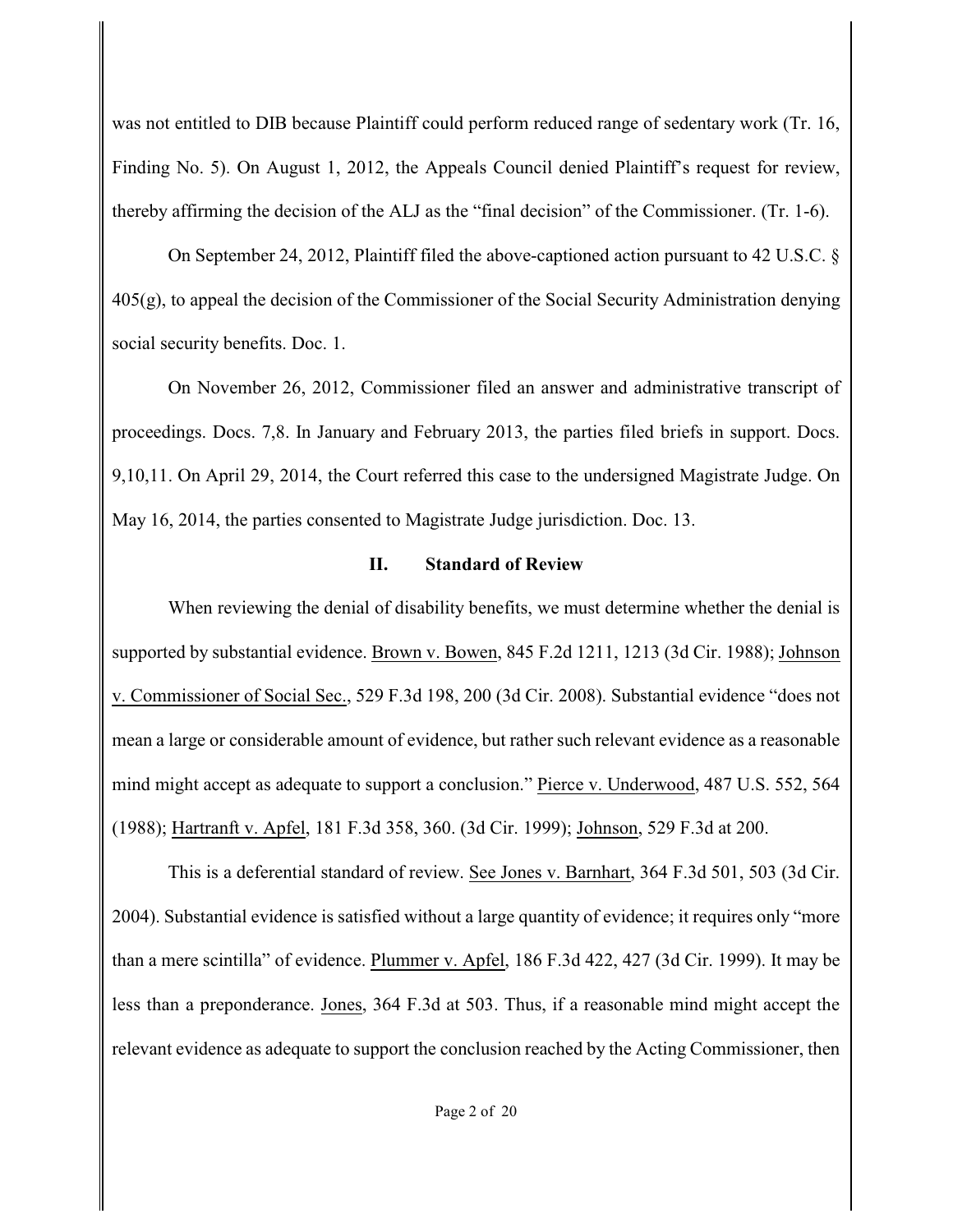the Acting Commissioner's determination is supported by substantial evidence and stands. Monsour Med. Ctr. v. Heckler, 806 F.2d 1185, 1190 (3d Cir. 1986).

To receive disability or supplemental security benefits, Plaintiff must demonstrate an "inability to engage in any substantial gainful activity by reason of any medically determinable physical or mental impairment which can be expected to result in death or which has lasted or can be expected to last for a continuous period of not less than 12 months." 42 U.S.C. § 423(d)(1)(A); 42 U.S.C. § 1382c(a)(3)(A).

Moreover, the Act requires further that a claimant for disability benefits must show that he has a physical or mental impairment of such a severity that: "he is not only unable to do his previous work but cannot, considering his age, education, and work experience, engage in any other kind of substantial gainful work which exists in the national economy, regardless of whether such work exists in the immediate area in which he lives, or whether a specific job vacancy exists for him, or whether he would be hired if he applied for work." 42 U.S.C.  $\S$  423(d)(2)(A); 42 U.S.C.  $\S$  $1382c(a)(3)(B)$ .

## **III. Relevant Facts in the Record**

## **A. Background**

Plaintiff was born on September 23, 1965. On his alleged onset date of May 13, 2008, he was 43 years old. (Tr. 161). He has a high school diploma. (Tr. 171). At the time of his alleged onset he was working as a drywall hanger and finisher, a heavy-duty, skilled position. (Tr. 84, 166).

As for daily activities, Plaintiff testified he does laundry, cooking, feeds the dog, mows the lawn with a riding lawnmower, and drives. (Tr. 75-76). Plaintiff states he gets something out for supper because his wife works. (Tr. 78). He testified that during the day he feeds the chickens,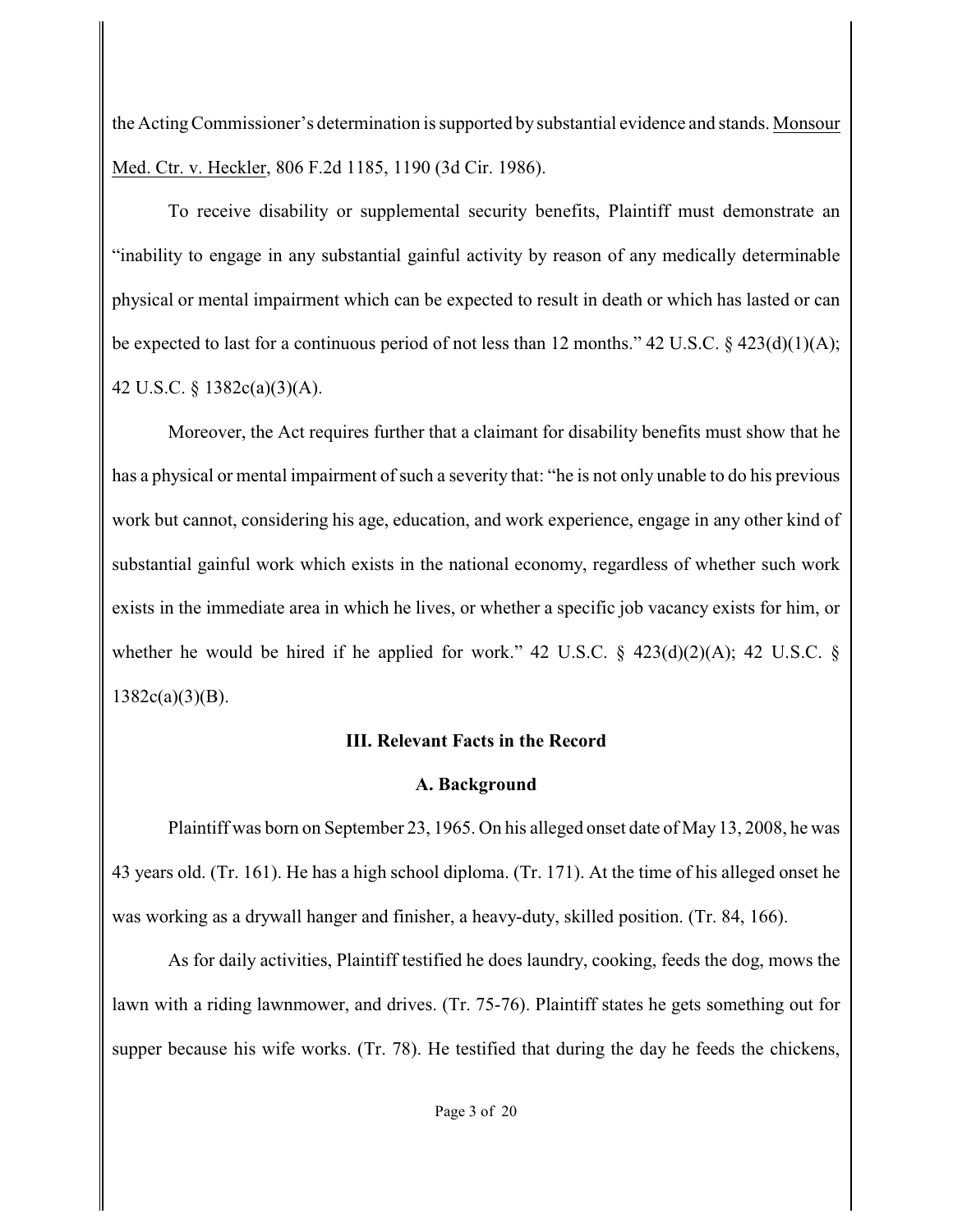watches TV, and goes over to visit his parents. (Tr. 79). When the ALJ questioned whether Plaintiff could still lift and carry things, Plaintiff testified he is no longer able to split firewood. (Tr. 76).

The ALJ questioned whether Plaintiff could have a job where he sat all day long. (Tr. 81). Plaintiff stated he laid around all day because he didn't have a choice in bed, but that he never sat all day and he's "not a sitter." (Tr. 81). The ALJ asked whether Plaintiff could work five days a week if he could sit or stand as needed. (Tr. 81). Plaintiff stated he supposed he could do that. (Tr. 81). The ALJ asked if he could do it on a consistent basis, and Plaintiff stated the bleeding problems would interfere. (Tr. 81-82).

## **B. Relevant Medical Evidence**

### **1. Angiokeratoma**

Eight years prior to the relevant period, on December 16, 1999, Plaintiff presented to Christen Mowad, M.D., with scrotal lesions (Tr. 821). He had them for over 15 years and only used over-the-counter medication to treat them (Tr. 821). He noted that they occasionally itched, ached, bled, and scabbed over (Tr. 821). Dr. Mowad assessed the lesions as angiokeratomas and "reassured [Plaintiff] of the[ir] benign nature" (Tr. 821). Plaintiff "was relieved to know they were not worrisome lesions and prefer[red] to just follow them" (Tr. 821).

Several weeks later, on January 8, 2000, Plaintiff similarly described the lesions to Michael J. Piccuta, M.D. (Tr. 464). He also expressed his belief that new lesions continued to develop (Tr. 464). Akin to Dr. Mowad, Dr. Piccuta also diagnosed Plaintiff with angiokeratoma (Tr. 464). He recommended that Plaintiff apply cream as needed and discharged Plaintiff from his care (Tr. 464). Later, during the relevant period, doctors wrote on July 2, 2008, that Plaintiff had a mass, swelling, and herpes-like lesions on his scrotum (Tr. 397). Several days later, on July 6, 2008, doctors noted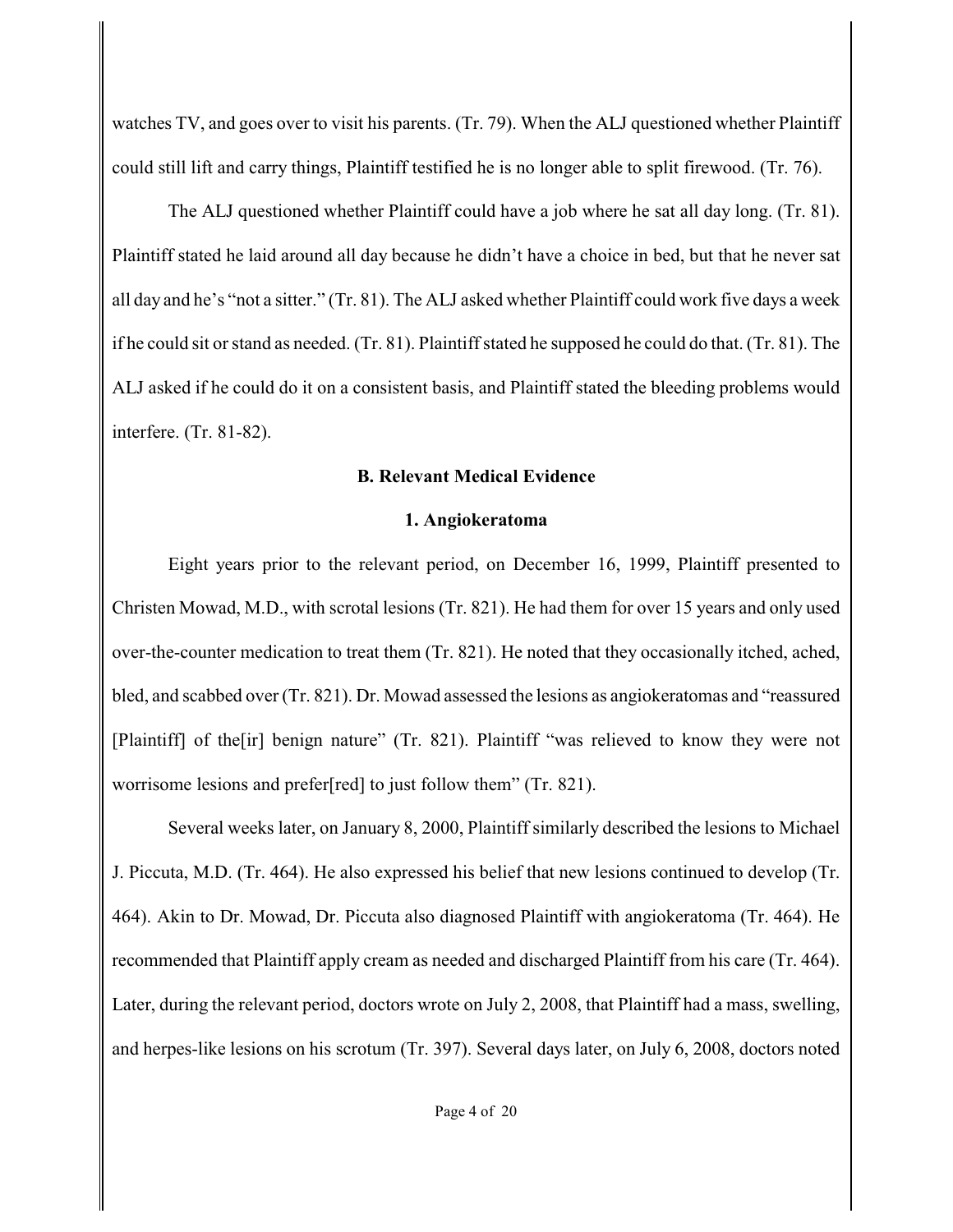the existence of mollusca on Plaintiff's scrotum (Tr. 297). Plaintiff also complained of genitourinary pain, bleeding, and other symptoms during the relevant period, but these related to the temporary implantation of a catheter (Tr. 259-62, 296-302, 348, 367, 369, 371, 373, 396-98, 558, 839).

Two months after the conclusion of the relevant period, on December 10, 2008, Plaintiff presented to Stephanie Y. Daniel, M.D., for evaluation of his scrotal lesions (Tr. 545). He noted that they had persisted since childhood and multiplied as he aged (Tr. 545). He described them as pruritic, painful, and prone to spontaneous bleeding (especially since he began blood-thinning medication) (Tr. 545). They did not weep fluid, however (Tr. 545). On examination, Plaintiff appeared to be healthy, pleasant, and in no distress (Tr. 546).

Finally, on December 6, 2010, Plaintiff visited Sabrina K. Dowd, M.D., for a second evaluation of his scrotal lesions (Tr. 931). He offered similar complaints (Tr. 931). Dr. Dowd "reviewed in detail with [Plaintiff] laser treatment for this" (Tr. 931). Plaintiff, however, "just wanted to know what this was and d[id] not desire any treatment" (Tr. 931). Dr. Dowd informed "him that this is a benign condition" (Tr. 931).

### **2. COPD**

On April 14, 2009, more than six months after the end of the relevant period, James P. Herberg, M.D., of Clinton Medical Associates, overtly noted Plaintiff's COPD for the first time (Tr. 669). Prior to that, doctors collectively found during the relevant period that Plaintiff had clear lungs, no respiratory difficulty, and / or appropriate / non-labored breath sounds (Tr. 277, 282, 285, 293, 297, 301, 349, 398). Plaintiff also routinely exhibited no crackles, rales, wheezing, or rhonchi in his lungs (Tr. 220, 252, 277, 282, 285, 341, 558).

Plaintiff noted that in May 2008, he experienced shortness of breath (among other things)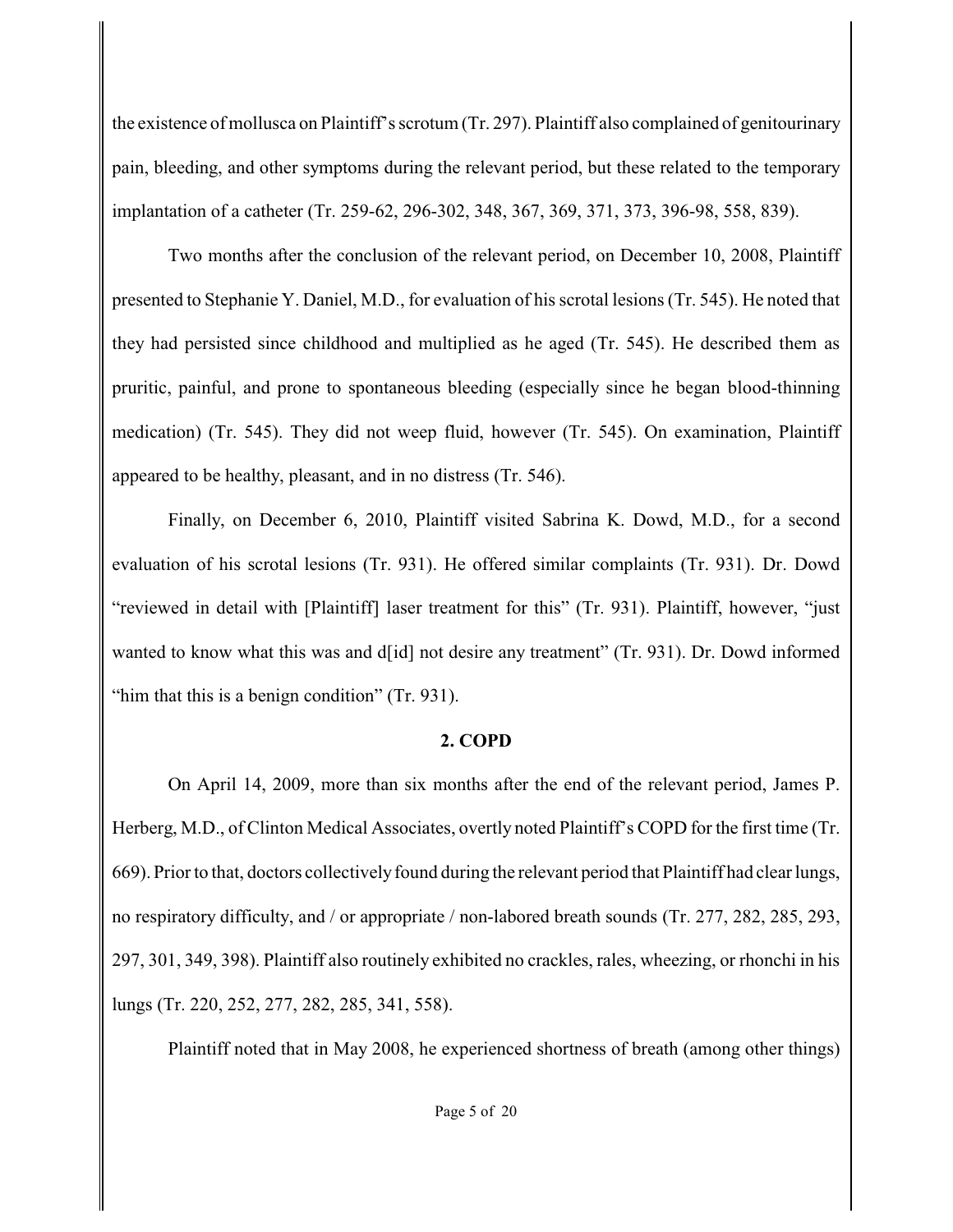with physical activity (Tr. 252). But for the remainder of the relevant period he denied experiencing this symptom (Tr. 219, 276, 285, 296). Moreover, a May 2008 chest x-ray showed no active pulmonary disease (Tr. 283, 285, 643). A June 5, 2008 chest x-ray revealed a somewhat limited inspiratory effort, but no suggestion of active pleural or parenchymal process (Tr. 225). On July 15, 2008, doctors noted that Plaintiff's pulmonary system was stable (Tr. 301). An August 19, 2008 CT scan of Plaintiff's abdomen and pelvis showed no focal lesions, no infiltrates, and no pleural effusions in his lung bases (Tr. 379).

### **3. Medical Source Opinions**

In June 2008, Plaintiff's doctor opined to the Pennsylvania Department of Public Welfare that Plaintiff's impairments temporarily incapacitated him (Tr. 214). Later, on March 6, 2009, Mark Bohn, M.D., a state agency physician, determined that at Plaintiff's date last insured, he retained the residual functional capacity to perform a modified range of light work (Tr. 456-62).

One year later, on March 11, 2010, Dr. Herberg opined that Plaintiff could not work because of, among other things, his COPD (Tr. 915). Nonetheless, Dr. Herberg did not mention Plaintiff's angiokeratoma (Tr. 915). Dr. Herberg repeated his opinion on October 21, 2010 (Tr. 929-30). Once again, he did not mention Plaintiff's angiokeratoma (Tr. 930).

On July 23, 2010, Richard H. Blum, M.D., an independent medical expert, reviewed the record and determined that Plaintiff retained the residual functional capacity to perform sedentary and some light work (Tr. 919-24, 926-27).

## **C. Plaintiff Hearing Testimony**

Plaintiff testified that the angiokeratoma lesions his scrotum will bleed "good" at least once a month, which means that they will bleed for about 18 hours. (Tr. 69-70). He has tried various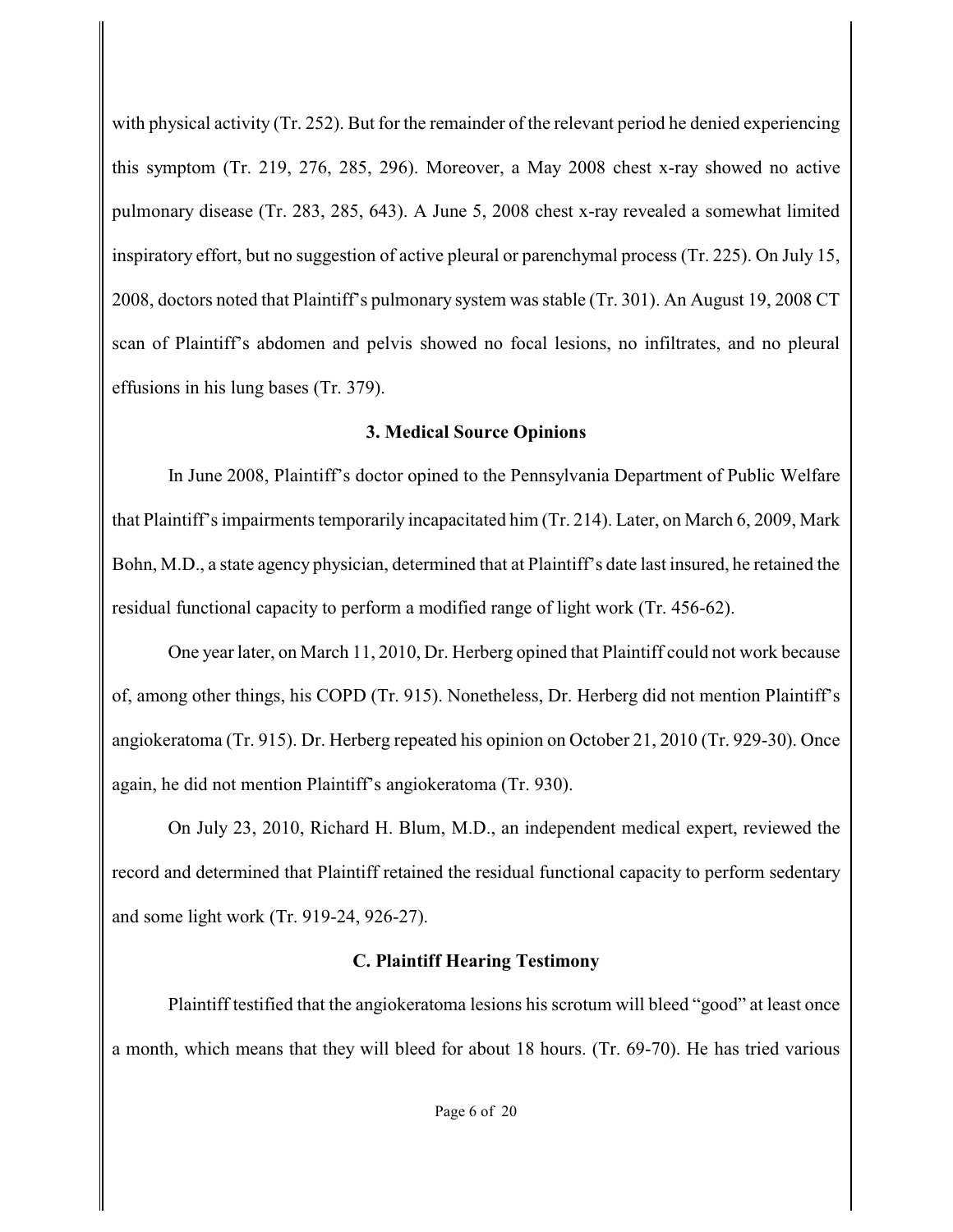methods to control the bleeding but without success. (Tr. 69-70). Like the angiokeratoma, Plaintiff's hemorrhoids cause him to bleed excessively. After going to the bathroom, he will have to lie on his stomach for at least one-half hour to allow the bleeding to stop and the swelling to go down. (Tr. 71-72). He has undergone one banding procedure to remove hemorrhoids, with some relief of his symptoms. He is expected to have to undergo at least one additional banding procedure. (Tr. 940). According to Plaintiff, this uncontrolled bleeding is the primary reason why he cannot work; he doubts that he can get up and go and be on time at a certain time each day. (Tr. 82). In other words, he may be able to perform all the duties of a particular position but he cannot do them on a consistent, reliable basis.

At the June 16, 2010 hearing, the following testimony transpired:

"ALJ: He was diagnosed with COPD but I don't see any pulmonary function studies in here.

ATTY: No, I think there was one but it was indeterminable so --

- ALJ: Okay. Because to establish that, that's what I need. Because I don't have any lump findings either.
- ATTY: Well I think his more severe disability [INAUDIBLE] --
- ALJ: Is the cardiac, but the --
- ATTY: Yeah, the cardiac.
- ALJ: This -- this and the OBC plays into it so that's what I wanted to see if we had something additional to go with that. You're not currently seeing a pulmonologist at all are you? No lung doctor?

CLMT: No.

ALJ: No, okay.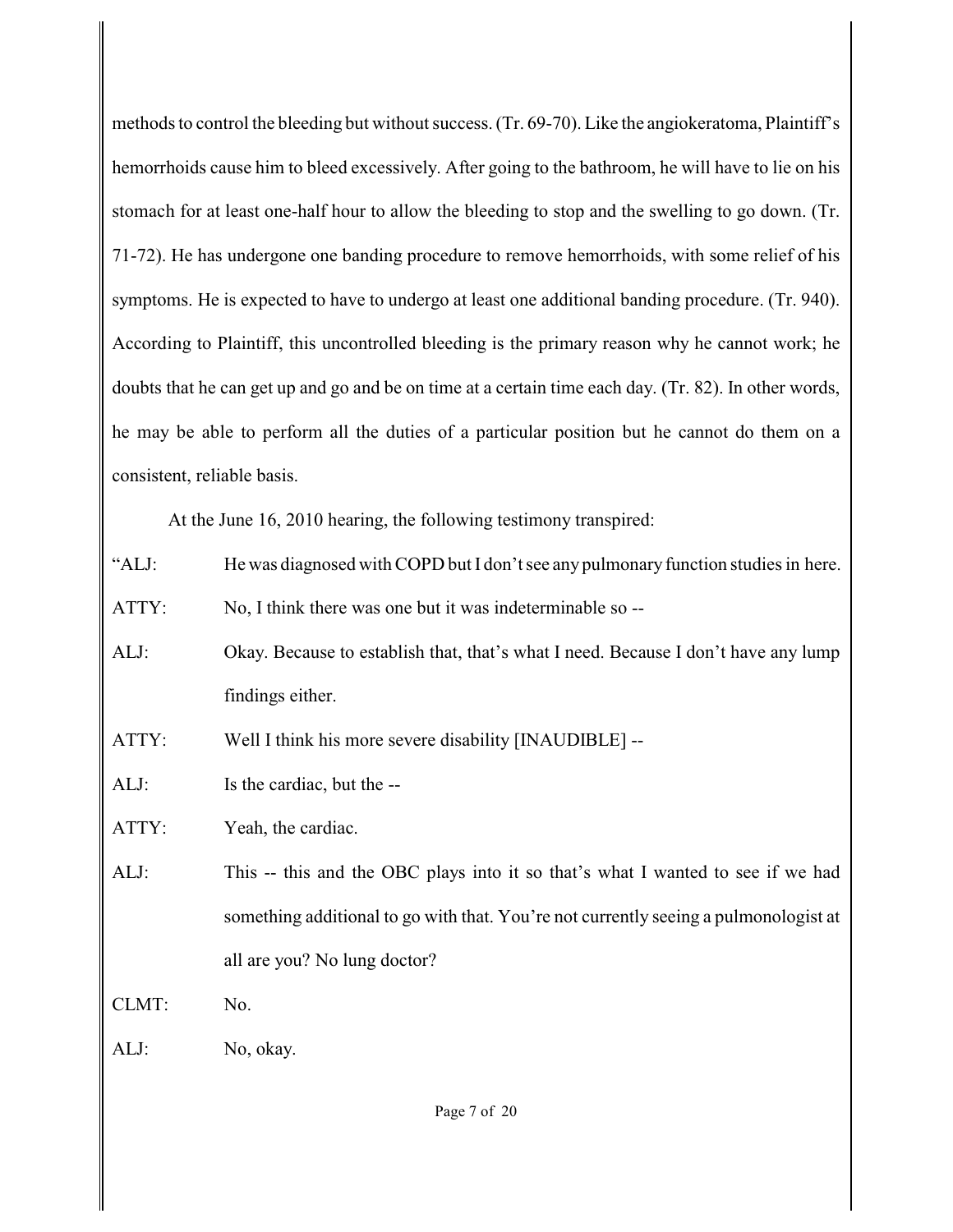| CLMT: | I don't know what that is.                            |
|-------|-------------------------------------------------------|
| ALJ:  | Do you have to use an inhaler?                        |
| CLMT: | I have one, yes.                                      |
| ALJ:  | Do you take something every day for your breathing?   |
| CLMT: | No.                                                   |
| ALJ:  | No, you just use the inhaler when you have a problem? |
| CLMT: | Yeah."                                                |
|       |                                                       |

(Tr. 91-92).

#### **IV. Review of ALJ Decision**

A five-step evaluation process is used to determine if a person is eligible for disability benefits. See [20 C.F.R. §§ 404.1520, 416.920](http://www.westlaw.com/find/default.wl?rs=CLWP3.0&vr=2.0&cite=20+CFR+s+404.1520); see also [Plummer, 186 F.3d at 428](http://www.westlaw.com/find/default.wl?rs=CLWP3.0&vr=2.0&cite=186+F.3d+422). If the Commissioner finds that a Plaintiff is disabled or not disabled at any point in the sequence, review does not proceed any further. See [20 C.F.R. §§ 404.1520, 416.920](http://www.westlaw.com/find/default.wl?rs=CLWP3.0&vr=2.0&cite=20+CFR+s+404.1520).

 The Commissioner must sequentially determine: (1) whether the claimant is engaged in substantial gainful activity; (2) whether the claimant has a severe impairment; (3) whether the claimant's impairment meets or equals a listed impairment; (4) whether the claimant's impairment prevents the claimant from doing past relevant work; and (5) whether the claimant's impairment prevents the claimant from doing any other work. See [20 C.F.R. §§ 404.1520, 416.920](http://www.westlaw.com/find/default.wl?rs=CLWP3.0&vr=2.0&cite=20+CFR+s+404.1520). Before moving on to step four in this process, the ALJ must also determine Plaintiff's residual functional capacity (RFC). 20 C.F.R. §§ 404.1520(e), 416.920(e).

The disability determination involves shifting burdens of proof. The initial burden rests with the claimant to demonstrate that she is unable to engage in past relevant work. If the claimant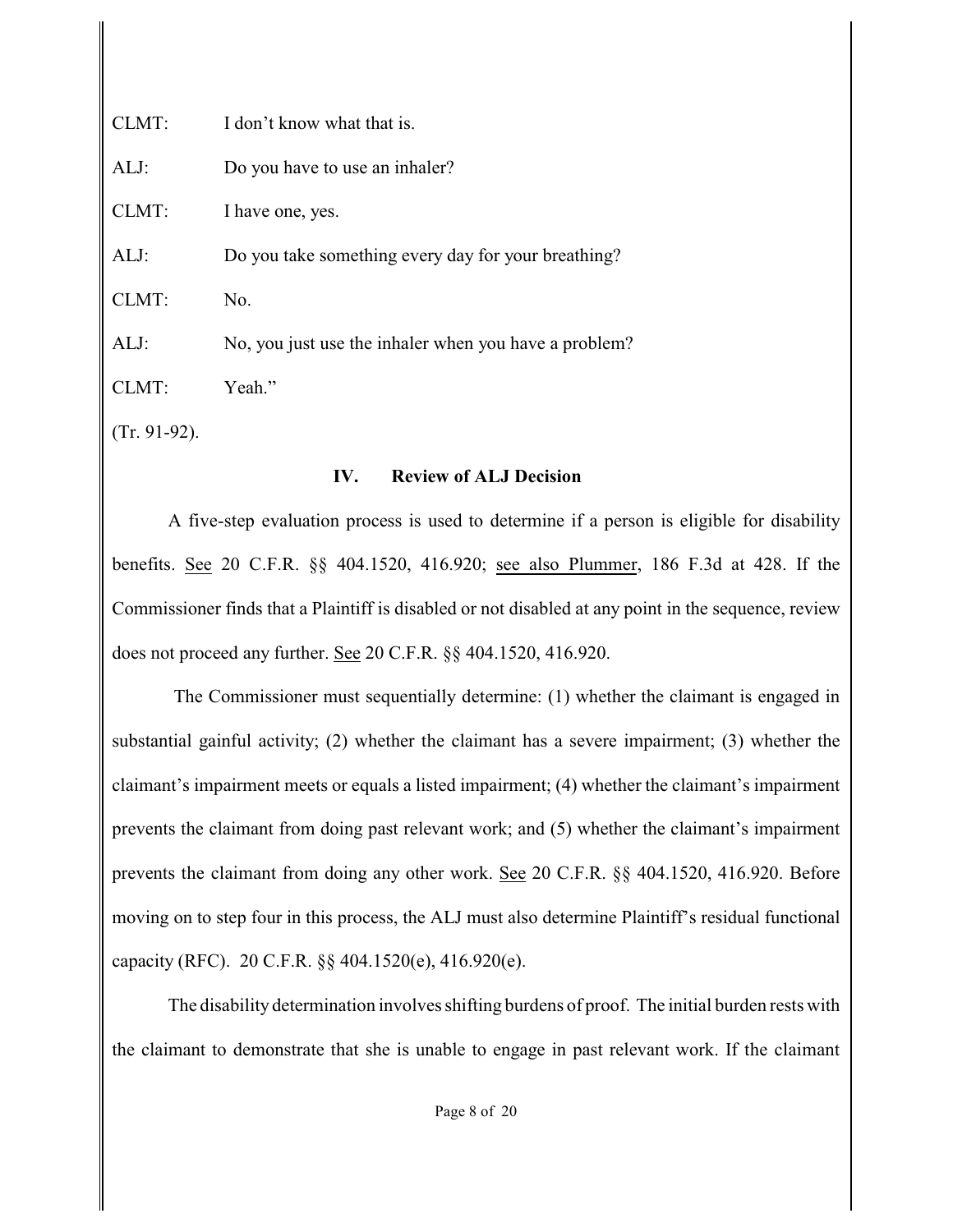satisfies this burden, then the Commissioner must show that jobs exist in the national economy that a person with the claimant's abilities, age, education, and work experience can perform. Mason v. Shalala, 994 F.2d 1058, 1064 (3d Cir. 1993). The ultimate burden of proving disability within the meaning of the Act lies with the plaintiff. See 42 U.S.C.  $\S$  423(d)(5)(A); 20 C.F.R.  $\S$  416.912(a).

## **A. Plaintiff Allegations of Error**

## **1. ALJ Residual Functional Capacity Finding**

Plaintiff contends the ALJ erred in failing to consider Plaintiff's impairments of angiokeratoma of the scrotum and chronic obstructive pulmonary disorder in determining Plaintiff's residual functional capacity. Pl. Br. at 4, Doc. 9.

The ALJ evaluated the record before determining Plaintiff's residual functional capacity.

## **a. ALJ Review and Findings**

"Through the date last insured, the claimant has the following severe impairments: coronary artery disease, hypertension, hemorrhoids, and status post rotator cuff repair. 20 C.F.R. § 404.1520(c)." (Tr. 15).

"After careful consideration of the entire record, the [ALJ] find[s] that, through the date last insured, the claimant had the residual functional capacity to perform sedentary work as defined in 20 C.F.R. § 404.1567(a) except the claimant must be allowed the opportunity to alternate between sitting and standing at least every 15 minutes. He is limited to occasional bending, balancing, stooping, kneeling, crouching, crawling, or climbing of stairs. He must avoid ladders, ropes, and scaffolds. He must avoid working at unprotected heights and around dangerous machinery." (Tr. 16) (emphasis added).

"The claimant has a number of medical problems, including coronary artery disease,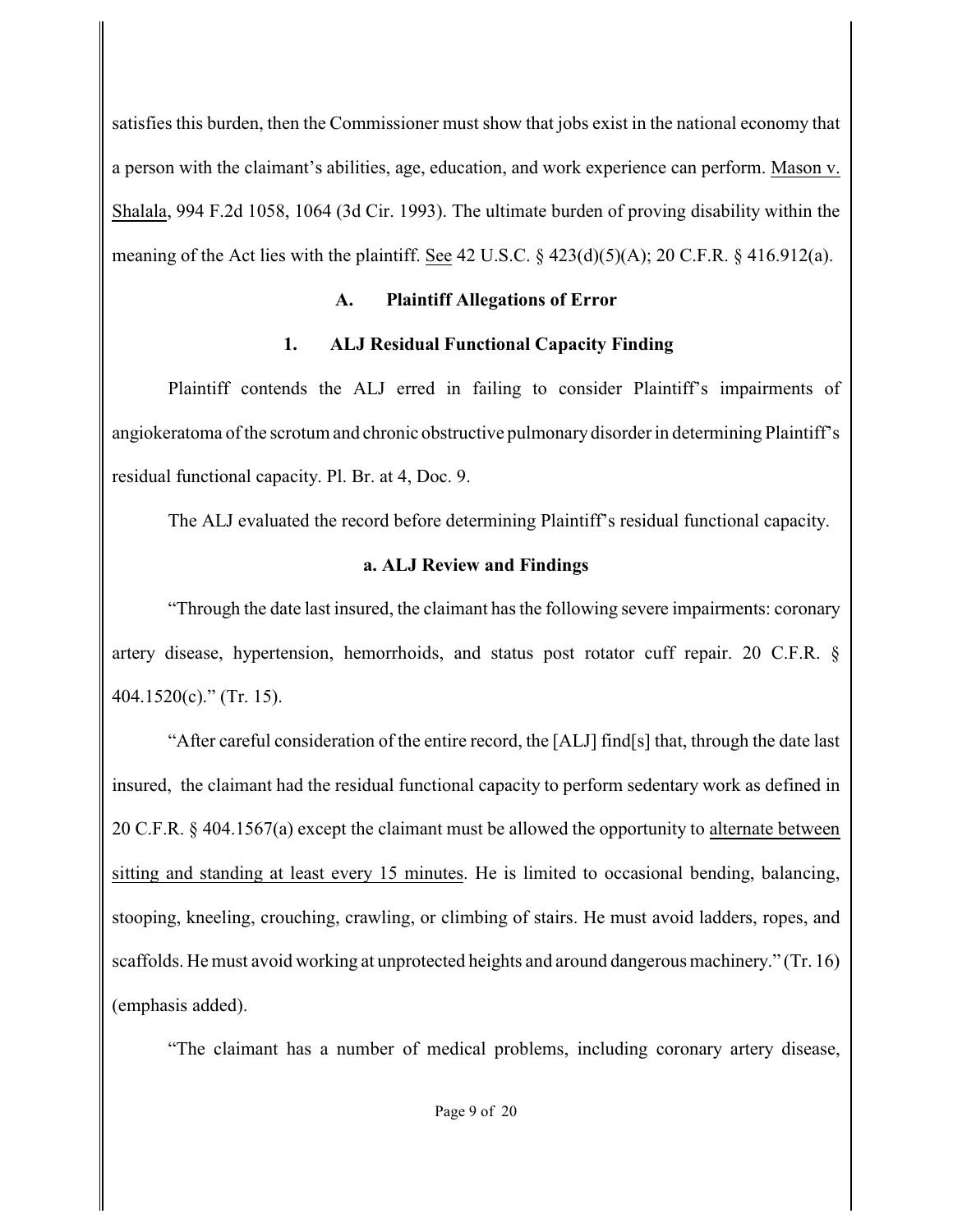hypertension, hemorrhoids, and status post rotator cuff repair. These impairments are severe insofar as they limit the claimant to a range of sedentary work as set forth above. However, they are not so severe as to be completely disabling. The claimant is capable of doing a range of sedentary work on a sustained and consistent basis despite the limitations arising as a result of his impairments." (Tr. 16) (emphasis added).

"The claimant alleges disability due to heart disease. He alleges that he has constant pain and fatigue. He alleges that his chest pain is exacerbated with exertion. He alleges that he gets dizzy when he exerts himself. He alleges difficulties lifting, squatting, bending, standing, walking and kneeling. He alleges that he has difficulties concentrating and completing tasks due to fatigue." (Tr. 17).

"At the hearing, the claimant testified that he suffers from hemorrhoids that cause him severe pain. He testified that he experiences significant bleeding with every bowel movement. He testified that he often has difficulties sitting and sometimes needs to lie on his stomach until his swelling goes down (Hearing Testimony). The claimant testified that he also experiences left arm pain as a result of his previous work as a drywall finisher." (Tr. 17) (emphasis added).

"The treatment notes of the claimant's family physician, James B. Herberg, M.D. show normal examinations with no significant complaints other than some edema of the right lower extremity and some weight gain due to the claimant's quitting smoking. Dr. Herberg continues to prescribe medication to control the claimant's hypertension." (Tr. 17-18) (emphasis added).

"In terms of the claimant's hemorrhoids, the treatment records confirm that, in December of 2010, the claimant had been diagnosed with a prolapsing hemorrhoid for which his treating doctors recommended rubber banding surgery. The claimant testified that he underwent this procedure but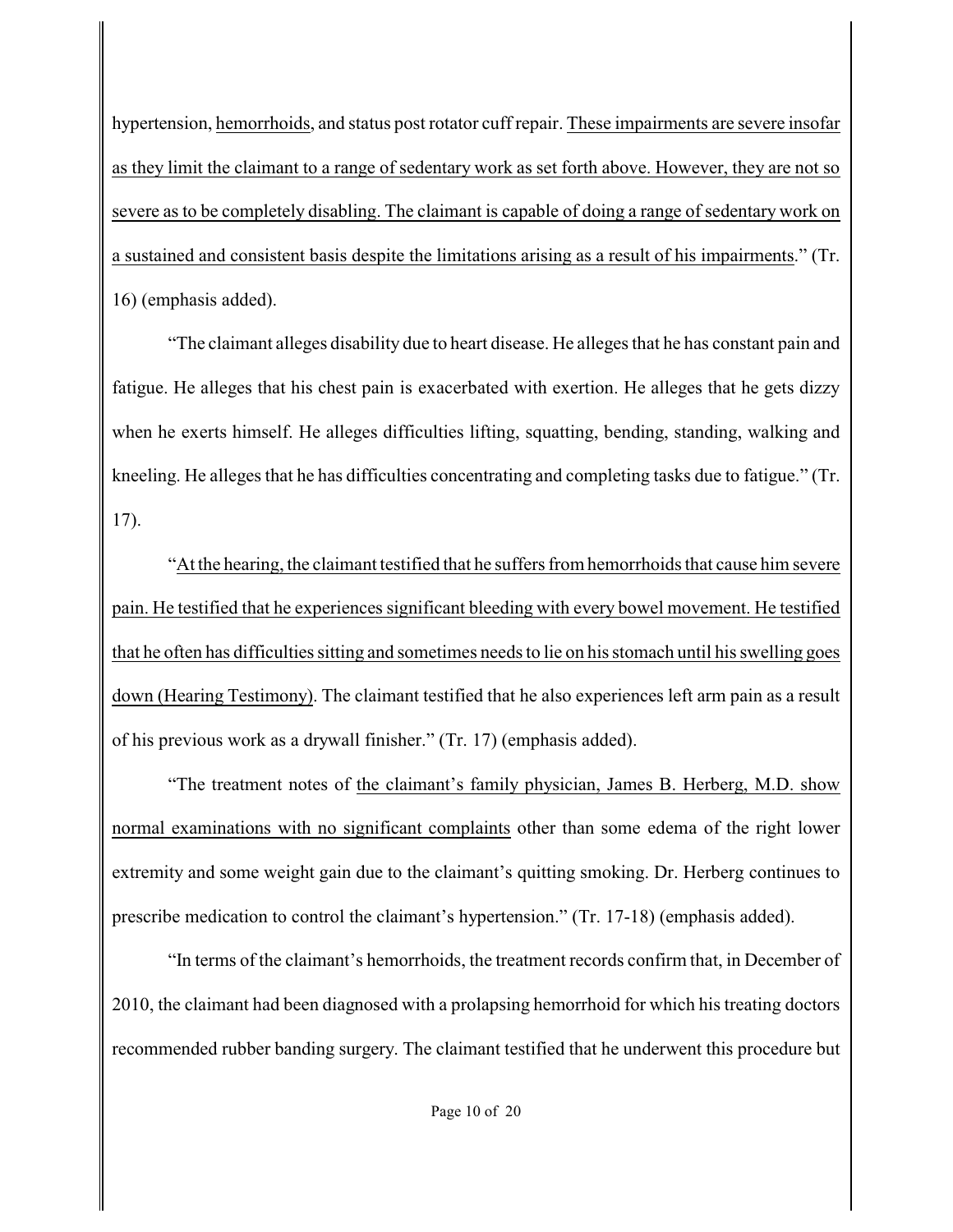that he continues to bleed with bowel movements and continues to experience significant pain and discomfort. However, the medical evidence of record simply does not document the chronic, severe pain and limitations that the claimant described at the hearing. In fact, the records of the claimant's family physician do not mention any continuing hemorrhoid related difficulties. Nevertheless, in including a sit / stand option in the above residual functional capacity, the [ALJ] has accommodated the claimant's subjective complaints with regard to this impairment." (Tr. 18) (emphasis added).

"Just as the above treatment records do not support a finding of disability, the claimant's activities of daily living indicate that the claimant is capable of performing a range of sedentary work. The claimant is able to attend to his own personal needs, shop for food, and pay bills. While the claimant testified that he couldn't work in a seated job because he is not a 'sitter,' he supposed that he would be able to maintain some form of employment if he were given a sit / stand option (Hearing Testimony)." (Tr. 18) (emphasis added).

"As for the opinion evidence, the [ALJ] submitted the entire record to Dr. Blum, an impartial medical expert, in order to obtain his professional opinion with regard to this claim. Based upon his review of the entire record, Dr. Blum concluded that, based upon the claimant's coronary artery disease with angina pectoris on heavy lifting, the claimant is capable of lifting up to 20 pounds on an occasional basis but carrying only ten pounds occasionally. Dr. Blum also placed limitations on the claimant's ability to sit / stand at one time without interruption. As Dr. Blum is a highly qualified physician who is also an expert in Social Security disability evaluation, the [ALJ] gives significant weight to his opinions." (Tr. 18) (emphasis added).

"The [ALJ] has considered the opinions offered by claimant's family physician, Dr. Herberg, who indicates that the claimant is totally disabled due to coronary artery disease, hypertension, and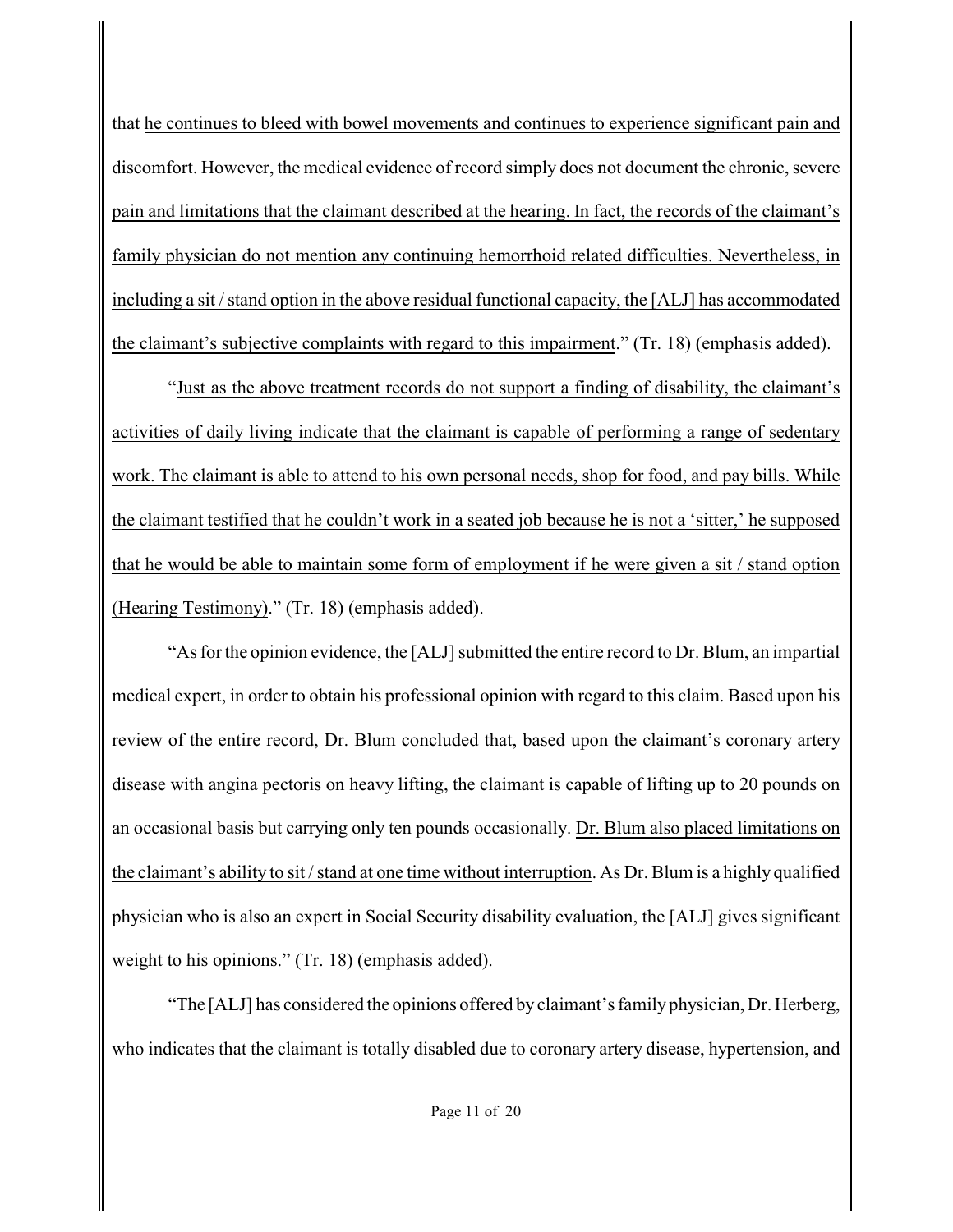mild obesity. The [ALJ] gives little weight to this opinion as it is conclusory in nature and unsupported by the medical evidence of record, including his own treatment records." (Tr. 18).

"The [ALJ] has also considered and rejected the opinions offered by claimant's treating physician in a form submitted to the Department of Public Welfare, wherein claimant's physician indicated that the claimant was temporarily disabled from June 19, 2008 to June 19, 2009. This was a form submitted to the Department of Public Welfare and does not contain any medical support for this opinion. Furthermore, the issue of disability is an issue reserved to the Commissioner. Lastly, and as indicated above, the claimant's physical examinations would not support a finding of total disability." (Tr. 18-19).

"In sum, the above residual functional capacity assessment is supported by the medical evidence of record, including the treatment records and the opinion of Dr. Blum. In deference to the claimant's allegations regarding the severe impairments, the [ALJ] placed even greater limitations than those imposed by Dr. Blum." (Tr. 19).

#### **b. Case Law and Analysis**

Plaintiff contends the ALJ erred in failing to properly consider Plaintiff's angiokeratoma of the scrotum and chronic obstructive pulmonary disorder in determining Plaintiff's residual functional capacity. Pl. Br. at 4, Doc. 9. From the review of the record, the ALJ throughly evaluated Plaintiff's impairments; medical history; hearing testimony; objective medical evidence that does not document the chronic, severe pain and limitations Plaintiff described at the hearing; ability to perform daily activities; the evidence that none of the treating sources indicated Plaintiff could not work due to angiokeratoma of the scrotum or COPD; opinion evidence; credibility; and ability to perform sedentary work with a sit / stand option.

Plaintiff states the ALJ did not consider the angiokeratoma of the scrotum or COPD in the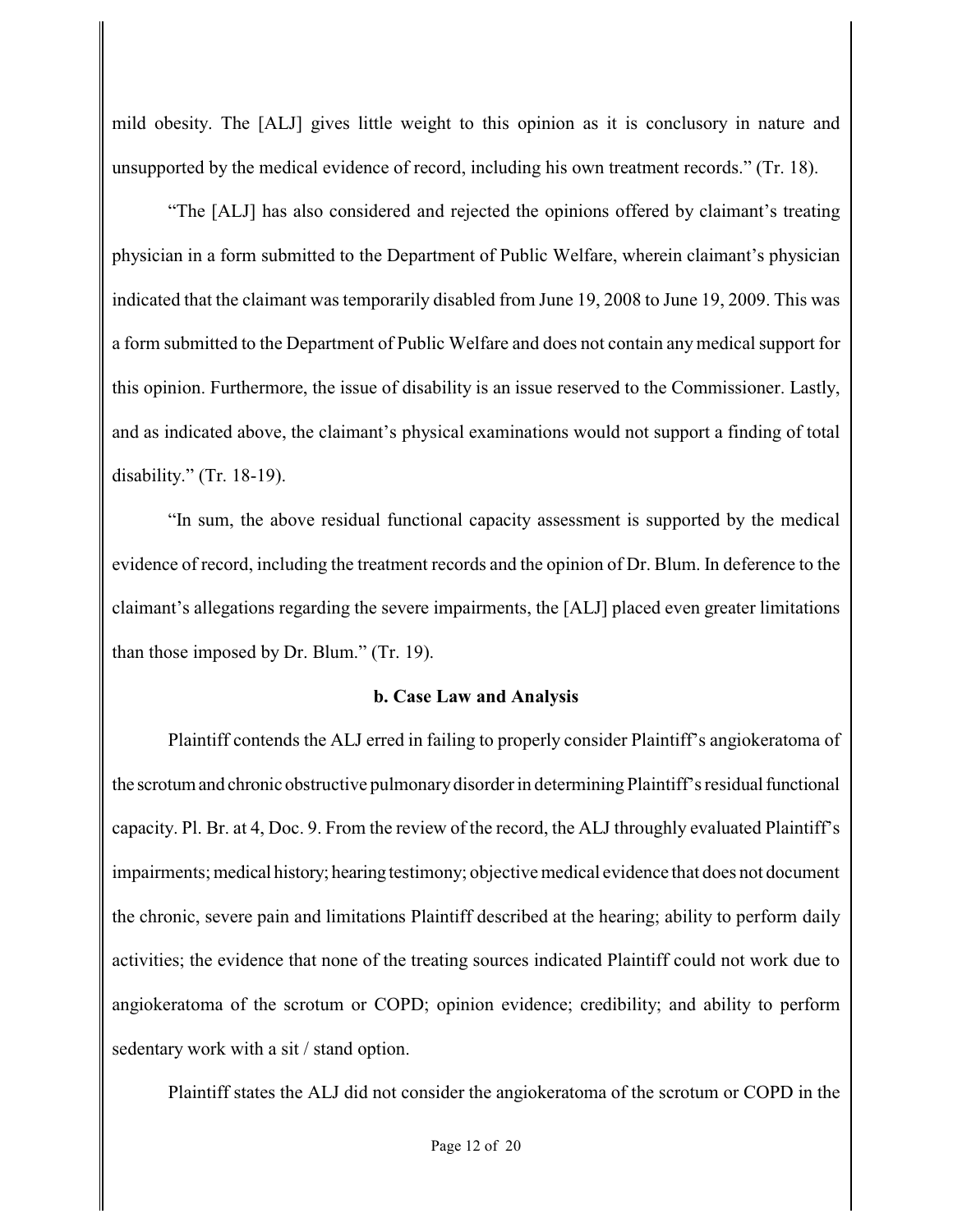decision. Pl. Reply at 1, Doc. 11. However, the ALJ clearly took testimony on both impairments. Plaintiff testified he bleeds once a month for eighteen hours, and the ALJ noted Plaintiff was diagnosed with COPD but did not have any pulmonary function studies or a pulmonologist / lung doctor. (See Tr. 80, 91). In addition, there was no medical evidence to support disability during the relevant period based on angiokeratoma of the scrotum or COPD. Finally, the ALJ made allowances for Plaintiff's cardiac condition and testimony as to bleeding by limiting him to sedentary work with a sit / stand option (Tr. 81).

The weight afforded to any medical opinion is dependent on a variety of factors, including the degree to which the opinion is supported by relevant evidence and consistent with the record as a whole. 20 C.F.R. § 404.1527(c)(3)-(4). Generally, the more consistent an opinion is with the record as a whole, the more weight we will give to that opinion. 20 C.F.R. § 404.1527(c)(4). A treating physician's opinion does not warrant controlling weight under the regulations unless it is well supported by clinical and laboratory diagnostic findings and consistent with other substantial evidence. 20 C.F.R. § 404.1527(c)(2); Plummer, 186 F.3d at 429. If a treating source's opinion is not entitled to controlling weight, the factors outlined in 20 C.F.R. § 404.1527(c)(2) are used to determine the weight to give the opinion. Id. The more a treating source presents medical signs and laboratory findings to support his medical opinion, the more weight it is entitled. Id. Likewise, the more consistent a treating physician's opinion is with the record as a whole, the more weight it should be afforded. Id. The Commissioner is not bound by a treating physician's opinion, and may reject it, if there is a lack of clinical data supporting it, or if there is contrary medical evidence. Lyons-Timmons v. Barnhart, 147 F. App'x 313, 316 (3d Cir. 2005).

The ALJ, not the treating or examining physician, must make the disability and residual functional capacity determination. 20 C.F.R. § 404.1527(d)(1)-(2); Chandler v. Comm'r of Soc. Sec.,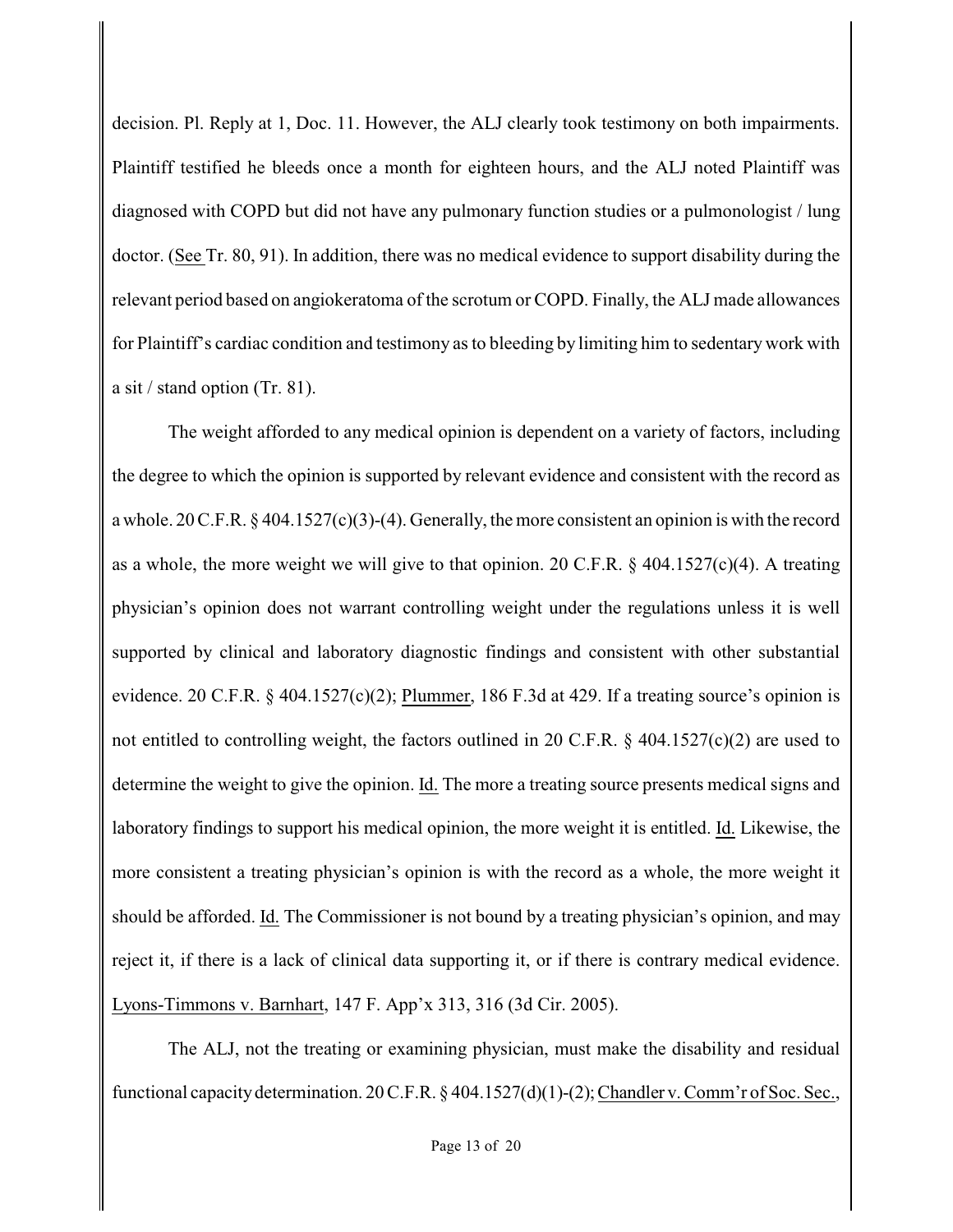667 F.3d 356 (3d Cir. 2011). "The law is clear that the opinion of a treating physician does not bind the ALJ on the issue of functional capacity." Chandler, 667 F.3d at 361; Coleman v. Astrue, 2012 WL 3835403, at  $*2$  (3d Cir. Sept. 5, 2012) (holding that ALJ may choose non-examining physician opinion over treating physician opinion as long as medical evidence not rejected for wrong reason or no reason).

The case law in this circuit makes clear that physician opinions are not binding upon an ALJ, and that an ALJ is free to reject a medical source's conclusions. Chandler, 667 F.3d 356 at 361. In so doing, however, the ALJ must indicate why evidence was rejected, so that a reviewing court can determine whether "significant probative evidence was not credited or simply ignored." Cotter v. Harris, 642 F.2d 700, 705 (3d Cir.1981). Mistick v. Colvin, No. 12-cv-1031, 2013 WL 5288261 (W.D. Pa. Sept. 18, 2013).

In Chandler v. Comm'r of Soc. Sec., 667 F.3d at 362, the Third Circuit held that the district court had erred in concluding that the "ALJ had reached its decision based on its own improper lay opinion regarding medical evidence." Id. "The ALJ– not treating or examining physicians or State agency consultants – must make the ultimate disability and RFC determinations." Id. at 361 (citing 20 C.F.R. 404.1527(e)(1), 404.1546(c)).

The record evidence reveals that during the four-and-a-half month relevant period from the onset date of May 13, 2008, to the date last insured of September 30, 2008, neither Plaintiff's angiokeratoma nor his COPD more than minimally affected his ability to perform basic work activities.

Plaintiff contends his primary care physician consistently diagnoses him with chronic obstructive pulmonary disorder, secondary to smoking, and he uses an inhaler four times per day. (Tr. 355, 915, 929-30) (Pl. Br. at 7, Doc. 9). However, Plaintiff points to records from February 7,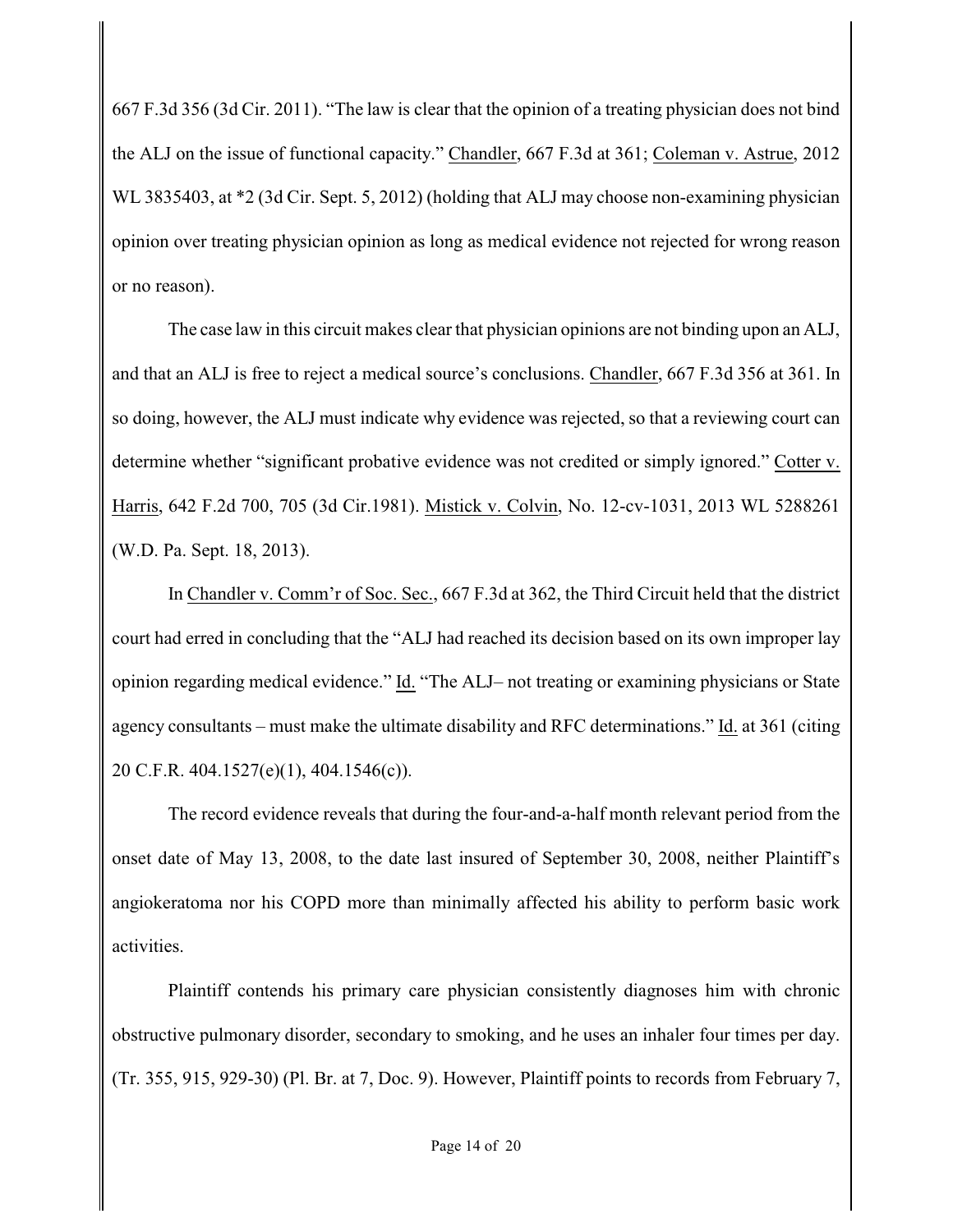2009 (inhaler usage) and March 11, 2010 and October 21, 2010 (COPD diagnosis from smoking) (Tr. 915, 929-30), which were after the relevant period.

As for the angiokeratoma, Plaintiff admits he was reassured the condition was benign and was told there were not many treatment options (Tr. 361, 415-17, 464, 821, 931) (Pl. Br. at 6, Doc. 9). One doctor recommended an over-the-counter ointment to control itching and another said surgery could be used to remove the largest of the lesions. (Tr. 415-17, 464) (Pl. Br. at 6, Doc. 9).

In addition, no doctor opined that Plaintiff's angiokeratoma barred him from working during the relevant disability period (Tr. 214-15, 456-62, 915, 919-24, 926-27, 929-30), and no doctor reported Plaintiff's COPD until April 14, 2009 (Tr. 669), more than six months after the end of the relevant period.

Plaintiff contends the ALJ's failure to identify the angiokeratoma of the scrotum or COPD as a "severe" impairment affects the remaining analysis. Pl. Br. at 7, Doc. 9. However, even though the ALJ did not classify the impairments as "severe," he accounted the credibly established limitations in the residual functional capacity.

"[Plaintiff] contends that the ALJ erred in failing to determine whether his obesity was a "severe" impairment, and in failing to consider that impairment in assessing his residual functional capacity. As an initial matter, [Plaintiff] was not denied benefits at the second step of the sequential evaluation process. McCrea v. Commissioner of Social Security, 370 F.3d 357, 361 (3d Cir. 2004) (remarking that "step two is to be rarely utilized as [a] basis for the denial of benefits"). Since the ALJ determined that [Plaintiff] had "severe" impairments, this case proceeded through the remaining steps of the process. The assessment of a claimant's residual functional capacity must account for both "severe" and "nonsevere" impairments. 20 C.F.R. §§ 404.1545(a)(2), 416.945(a)(2). Where at least one impairment is found to be "severe" and the limitations resulting from the claimant's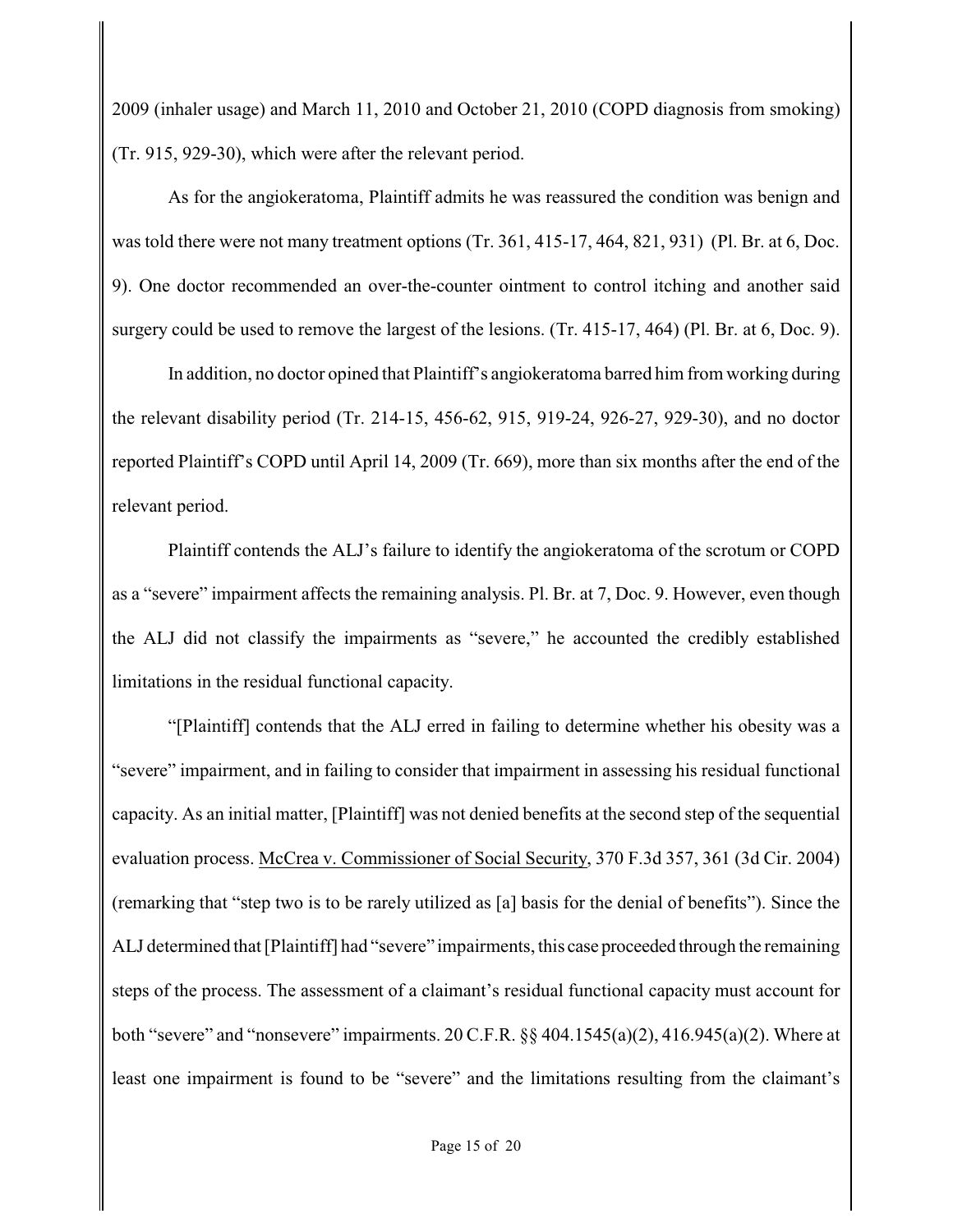remaining impairments are properly considered, an error committed at the second step of the process with respect to one of those other impairments is inconsequential. Lewis v. Astrue, 498 F.3d 909, 911 (9th Cir. 2007); Maziarz v. Secretary of Health & Human Services, 837 F.2d 240, 244 (6th Cir. 1987)." See McCleary v. Astrue, No. 10–1116, 2011 WL 4345892, at \*9 (W.D. Pa. Sept. 15, 2011).

Similarly in this case, the ALJ found Plaintiff had other severe impairments, namely bleeding from hemorrhoids, hypertension, and coronary artery disease, and the decision proceeded through the remaining steps in the disability process. (Tr. 15, 17).

Even if the ALJ should have considered the angiokeratoma of the scrotum or COPD as a severe impairment, the error was harmless and would not have altered the result. The ALJ allocated for a sit / stand option to accommodate Plaintiff's allegations of bleeding and sedentary work for the history of cardiac problems.

The burden lies with Plaintiff to demonstrate harm from such error that would have changed the ALJ's decision, but he has not done so here. Shinseki v. Sanders, 556 U.S. 396, 409-10 (2009); see also Molina v. Astrue, 674 F.3d 1104, 1111, 1115-22 (9th Cir. 2012). "No principle of administrative law 'requires that we convert judicial review of agency action into a ping-pong game' in search of the perfect decision." Coy v. Astrue, No. 08-1372, 2009 WL 2043491, at \*14 (W.D. Pa. July 8, 2009) (quoting NLRB v. Wyman-Gordon Co., 394 U.S. 759, 766 n.6 (1969)); see also Fisher v. Bowen, 869 F.2d 1055, 1057 (7th Cir. 1989) ("No principle of administrative law or common sense requires us to remand a case in quest of a perfect opinion unless there is reason to believe that the remand might lead to a different result").

When evaluating the credibility of an individual's statements, the adjudicator must consider the entire case record and give specific reasons for the weight given to the individual's statements. SSR 96–7p, 61 Fed. Reg. 34483 (July 2, 1996). In particular, an ALJ should consider the following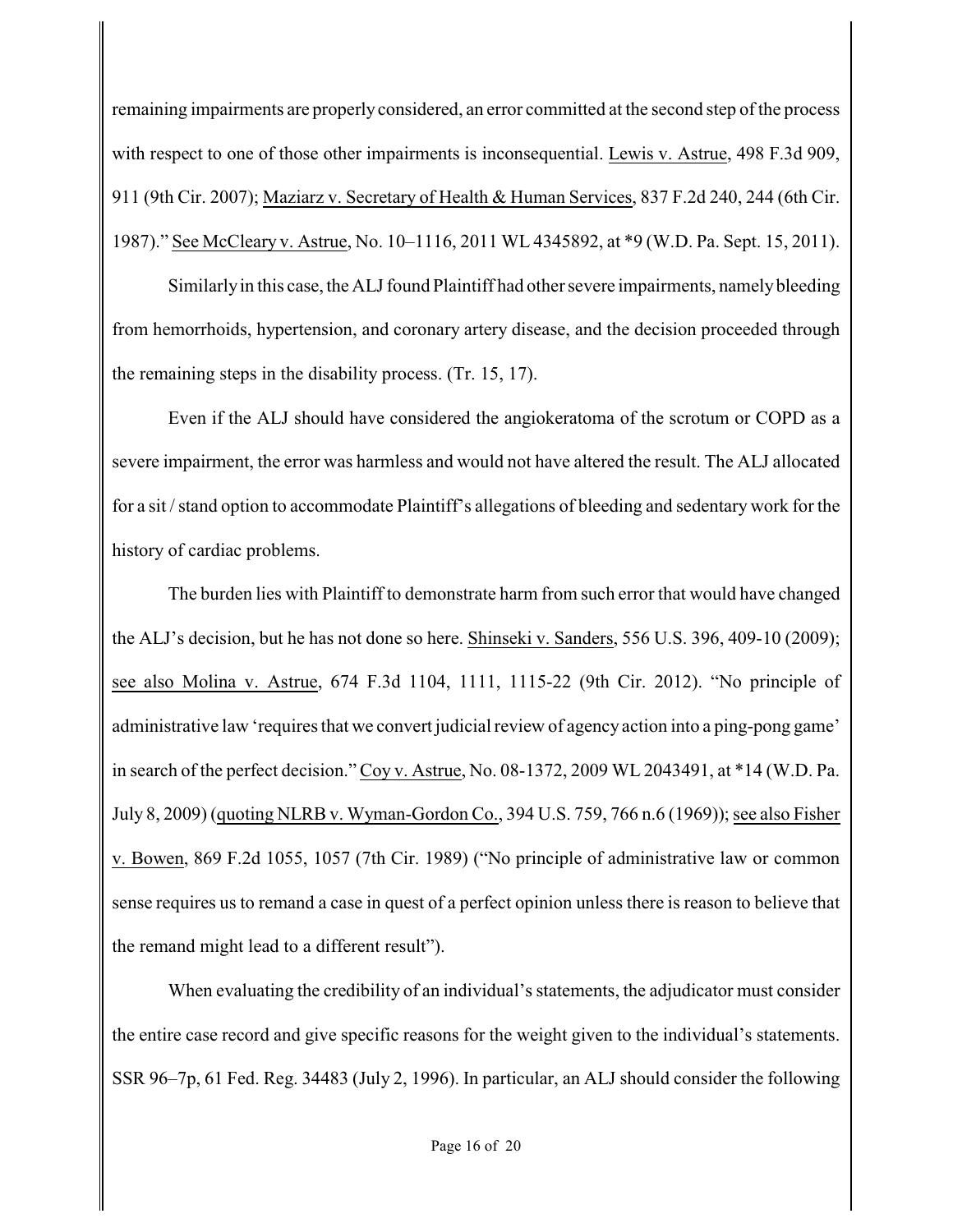factors: (1) the plaintiff's daily activities; (2) the duration, frequency and intensity of the plaintiff's symptoms; (3) precipitating and aggravating factors; (4) the type, dosage, effectiveness, and side effects of any medication taken to alleviate the symptoms; (5) treatment, other than medication for relief of the symptoms; (6) any measures the plaintiff uses or has used to relieve the symptoms; (7) the plaintiff's prior work record; and (8) the plaintiff's demeanor during the hearing. See 20 C.F.R. §§ 404.1529(c)(3), 416.929(c)(3); Jury v. Colvin, No. 3:12-cv-2002, 2014 WL 1028439 (M.D. Pa. Mar. 14, 2014). When the Court reviews the ALJ's decision, "an ALJ's findings based on the credibility of the applicant are to be accorded great weight and deference, particularly since an ALJ is charged with the duty of observing a witness's demeanor and credibility." Walters v. Commissioner of Soc. Sec., 127 F.3d 525, 531 (6th Cir.1997) (citing Casias v. Secretary of Health & Human Servs., 933 F.2d 799, 801 (10th Cir.1991) ("We defer to the ALJ as trier of fact, the individual optimally positioned to observe and assess witness credibility.")). Furthermore, in determining if the ALJ's decision is supported by substantial evidence the court may not parse the record but rather must scrutinize the record as a whole. Smith v. Califano, 637 F.2d 968, 970 (3d Cir. 1981).

"[T]he ALJ cannot accommodate limitations which do not exist, or which cannot be found in the medical record. No specific functional limitations were provided by any of Plaintiff's medical sources with respect to her carpal tunnel syndrome, and the ALJ limited the amount of weight Plaintiff could lift with her arms in his RFC and hypothetical. The Court finds that the ALJ's finding was supported by substantial evidence and will not remand for further consideration of Plaintiff's . . . carpal tunnel syndrome." Rybarik v. Astrue, No. 12–515, 2012 WL 5906162, at \*6 (W.D. Pa. Nov. 26, 2012).

"[T]he ALJ is not bound to accept every limitation that is found by a medical professional,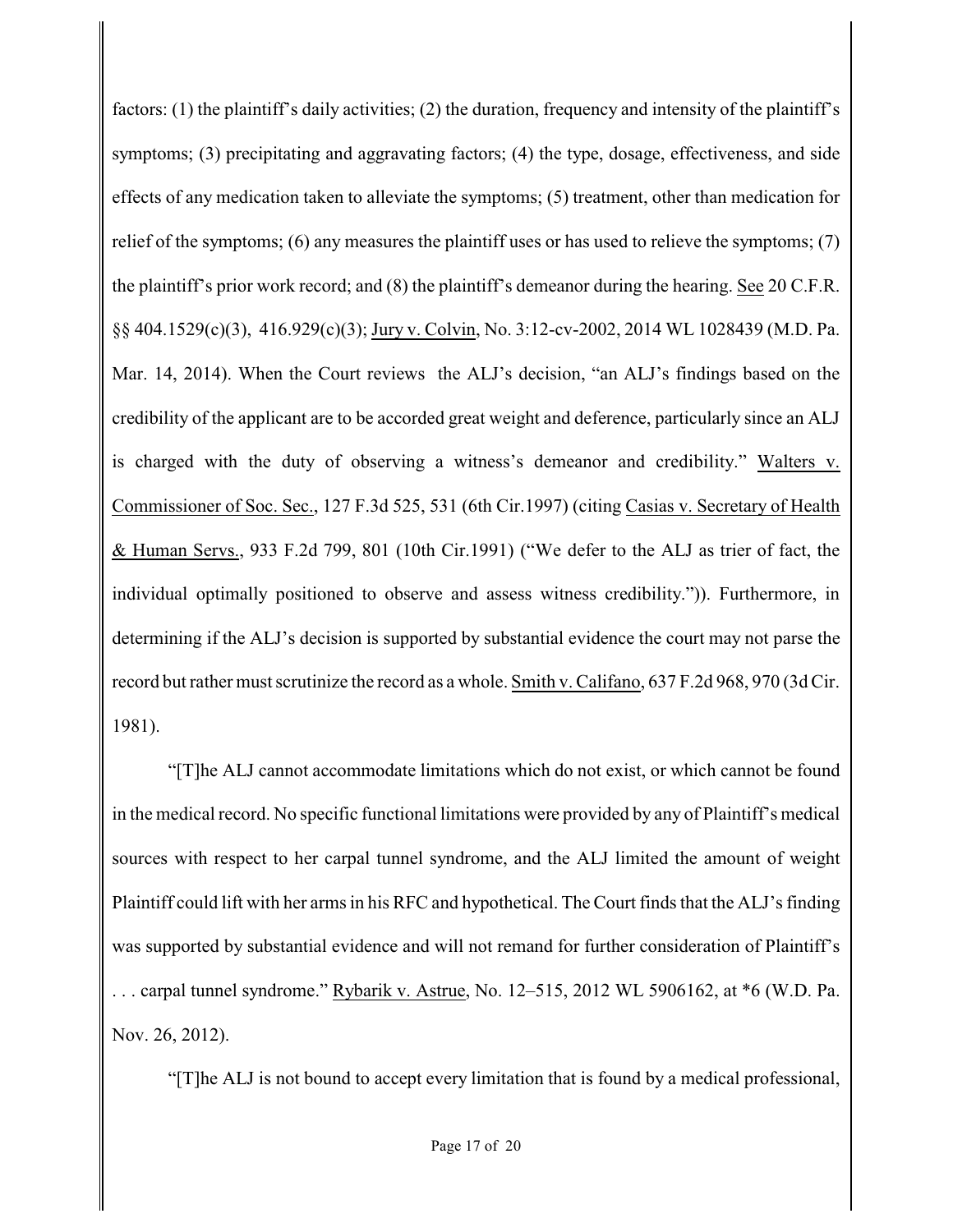but rather only the ones that she finds are credibly established by the record. See Salles v. Comm'r of Soc. Sec., 229 Fed. Appx. 140, 147 (3d Cir. 2007). Contrary to Plaintiff's assertion, the ALJ did not err by incorporating into her RFC finding only those limitations which she found to be credibly established by the objective medical evidence and the Court finds that the ALJ's RFC determination as well as her ensuing hypothetical to the vocational expert both enjoy the support of substantial record evidence. Finally, the Court finds that the ALJ evaluated the medical opinion evidence properly and in accordance with the applicable rules and regulations and that substantial record evidence supports her evaluation. The ALJ gave a detailed explanation for why the medical source statements from the mental health providers were not given controlling weight the ALJ discussed at length her justification for why the medical source statements from Dr. Jahangeer and Ms. Walker were inconsistent with and contradicted by the other medical evidence of record, including their own notes and prior findings. The Court finds that the ALJ discharged her duty because she (i) demonstrated her consideration of all the relevant medical evidence, (ii) addressed the contradictory evidence in the record which conflicted with her findings, and (iii) explained why that contrary evidence was rejected or not given controlling weight. See Cotter, 642 F.2d at 705. Indeed, the overarching theme of the ALJ's decision was the complete lack of objective medical evidence which corroborated or even tended to support Plaintiff's complaints of severely disabling impairments and the Court agrees with the ALJ's finding that such corroborating evidence was woefully lacking in the record. Plaintiff's subjective complaints were corroborated only by her own self-reports, which—for the reasons discussed by the ALJ—were not particularly credible. To that end, the Court finds that the ALJ's credibility determination is well-supported by the record and that Plaintiff's arguments to the contrary are completely unpersuasive, particularly given the minimal treatment record, the inconsistencies in the record that were highlighted and discussed by the ALJ ...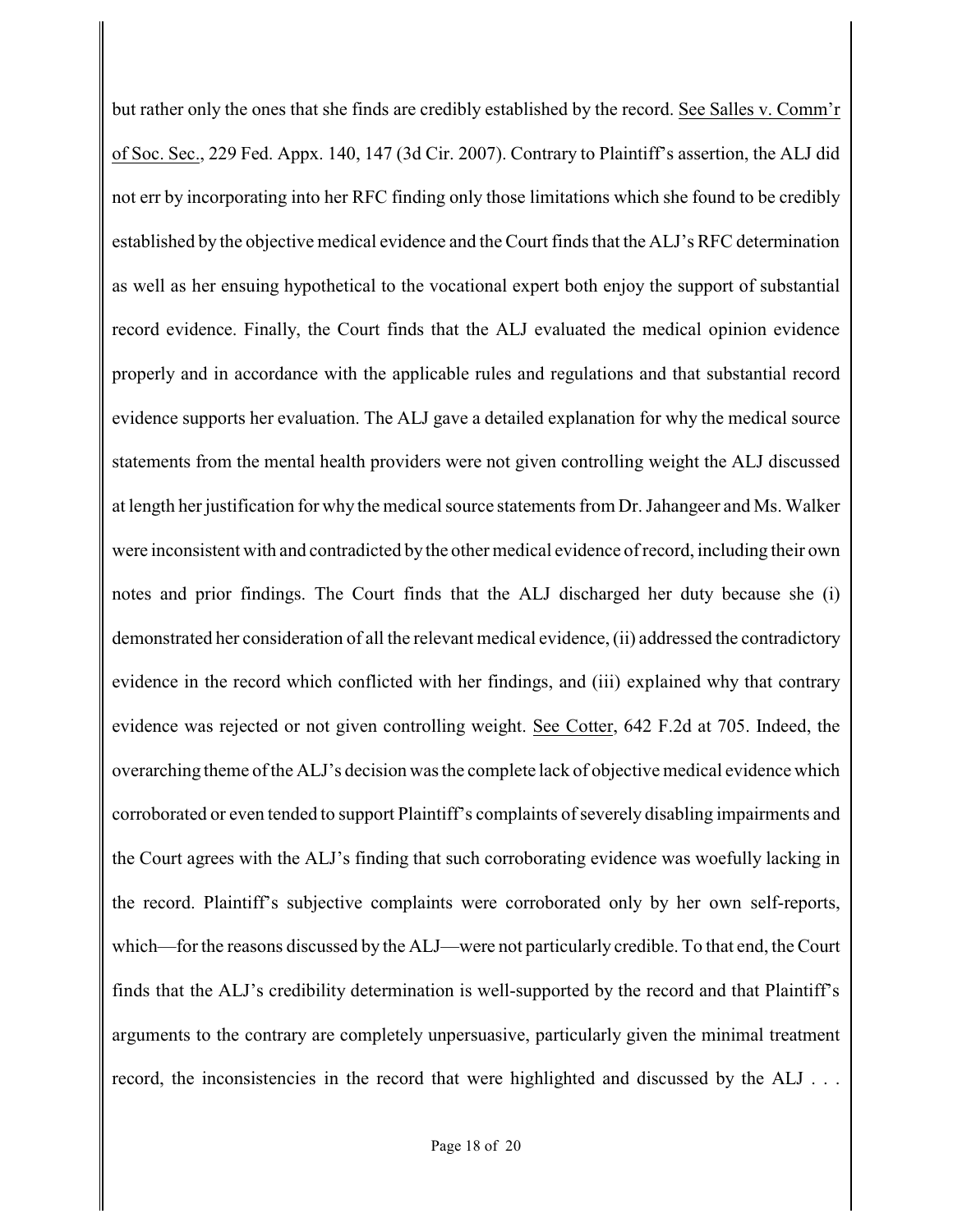Accordingly, the Court concludes that substantial record evidence supports the ALJ's determination of non-disability." Stewart v. Astrue, No. 13–73, 2014 WL 29035, at \*1, n.1 (W.D. Pa. Jan. 2, 2014).

Similarly in this case, the record does not support Plaintiff's assertions of disabling severity. Plaintiff's contentions of error are inconsistent with the objective evidence and activities of daily living. From the ALJ's extensive review, substantial evidence supports the weight accorded to the allegations and opinions of record.

Thus, the ALJ's RFC finding includes only "credibly established limitations" and not all impairments alleged by claimant, Rutherford v. Barnhart, 399 F.3d 546, 554 (3d Cir. 2005). Accordingly, the ALJ relied on the record and testimony in determining Plaintiff's residual functional capacity, and the findings are supported by substantial evidence.

#### **V. Conclusion**

 Therefore, the Court finds that the ALJ made the required specific findings of fact in determining whether Plaintiff met the criteria for disability, and the findings were supported by substantial evidence. 42 U.S.C. §§ 405(g), 1382c; Brown, 845 F.2d at 1213; Johnson, 529 F.3d at 200; Pierce, 487 U.S. at 552; Hartranft, 181 F.3d at 360; Plummer, 186 F.3d at 427; Jones, 364 F.3d at 503.

Substantial evidence is less than a preponderance of the evidence, but more than a mere scintilla of evidence. It does not mean a large or significant amount of evidence, but rather such relevant evidence as a reasonable mind might accept as adequate to support a conclusion. Richardson v. Perales, 402 U.S. 389, 401 (1971).

Thus, if a reasonable mind might accept the relevant evidence as adequate to support the conclusion reached by the Acting Commissioner, then the Acting Commissioner's determination is supported by substantial evidence and stands. Monsour Med. Ctr., 806 F.2d at 1190. Here, a